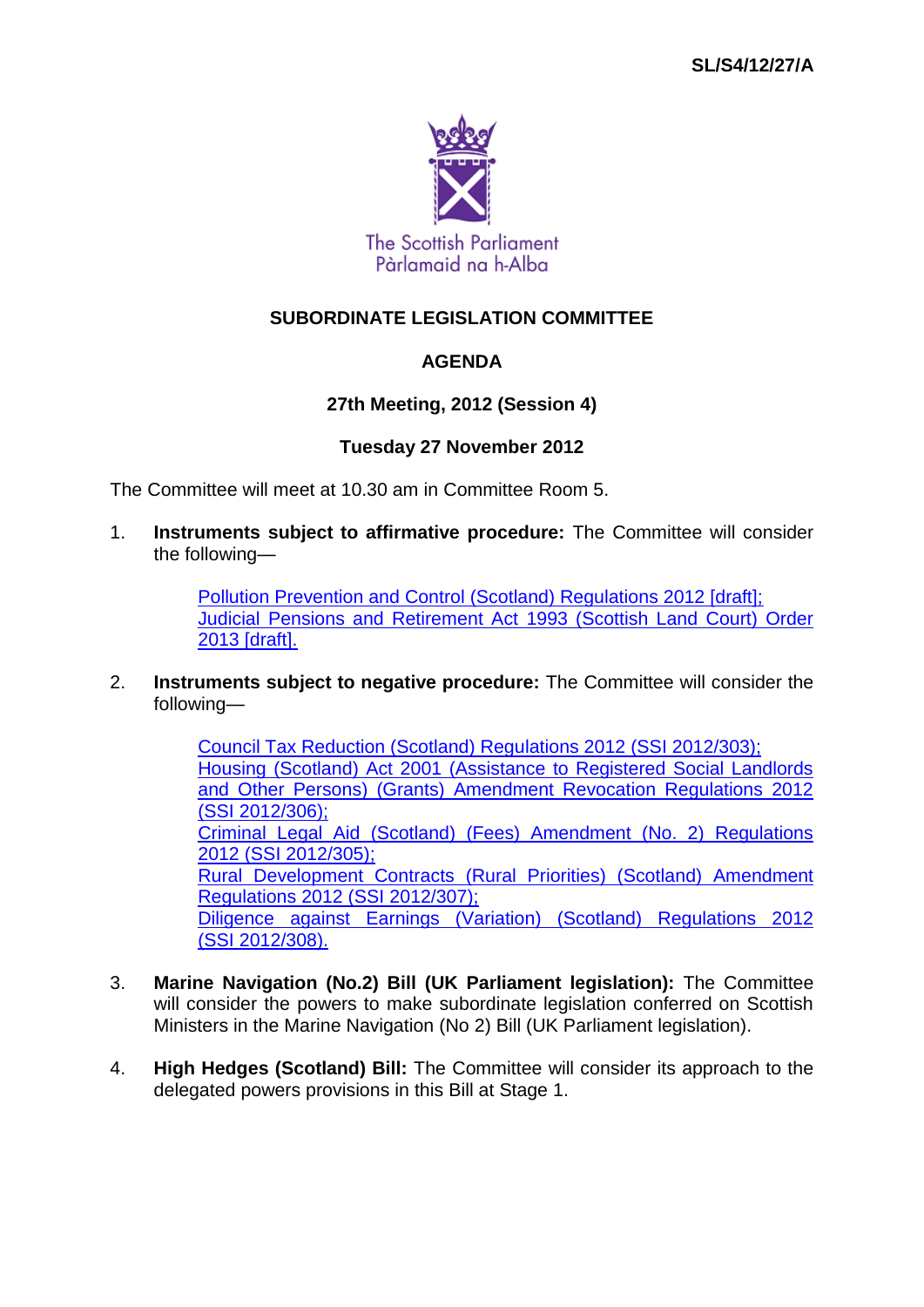# **SL/S4/12/27/A**

Euan Donald Clerk to the Subordinate Legislation Committee Room T1.01 Tel: 0131 348 5212 Email: euan.donald@scottish.parliament.uk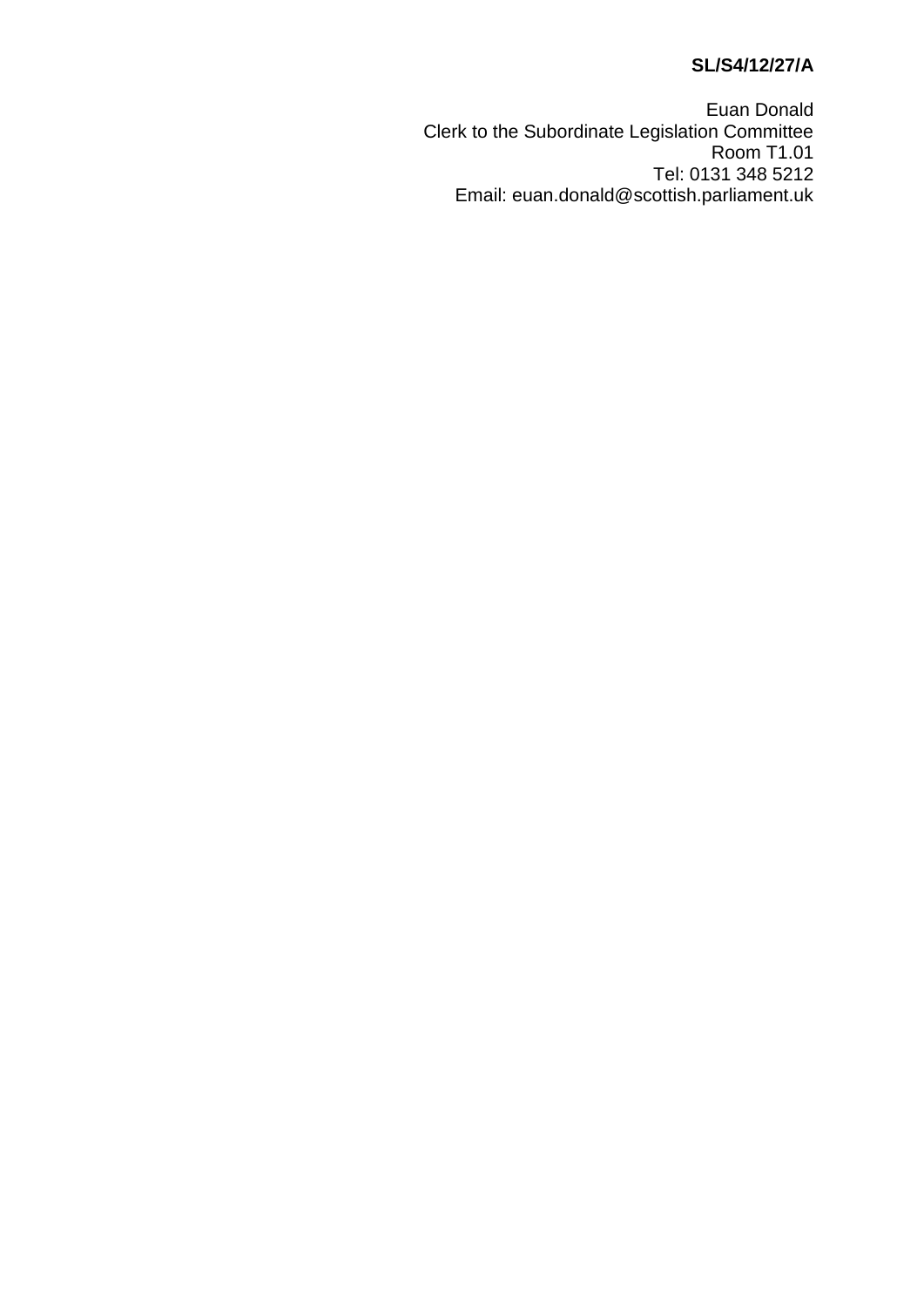| The papers for this meeting are as follows—                                                         |                   |
|-----------------------------------------------------------------------------------------------------|-------------------|
| <b>Agenda Items 1 and 2</b>                                                                         |                   |
| Legal Brief (private)                                                                               | SL/S4/12/27/1 (P) |
| Agenda Items 1 and 2                                                                                |                   |
| <b>Instrument Responses</b>                                                                         | SL/S4/12/27/2     |
| <b>Agenda Item 3</b>                                                                                |                   |
| <b>Legislative Consent Memorandum</b><br>Marine Navigation (No. 2) Bill (UK Parliament legislation) |                   |
| <b>Briefing Paper (private)</b>                                                                     | SL/S4/12/27/3 (P) |
| Agenda Item 4                                                                                       |                   |
| High Hedges (Scotland) Bill (as introduced)                                                         |                   |
| <b>High Hedges (Scotland) Bill</b><br>(Delegated Powers Memorandum)                                 |                   |
| <b>High Hedges (Scotland) Bill (Explanatory Notes)</b>                                              |                   |
| Briefing Paper (private)                                                                            | SL/S4/12/27/4 (P) |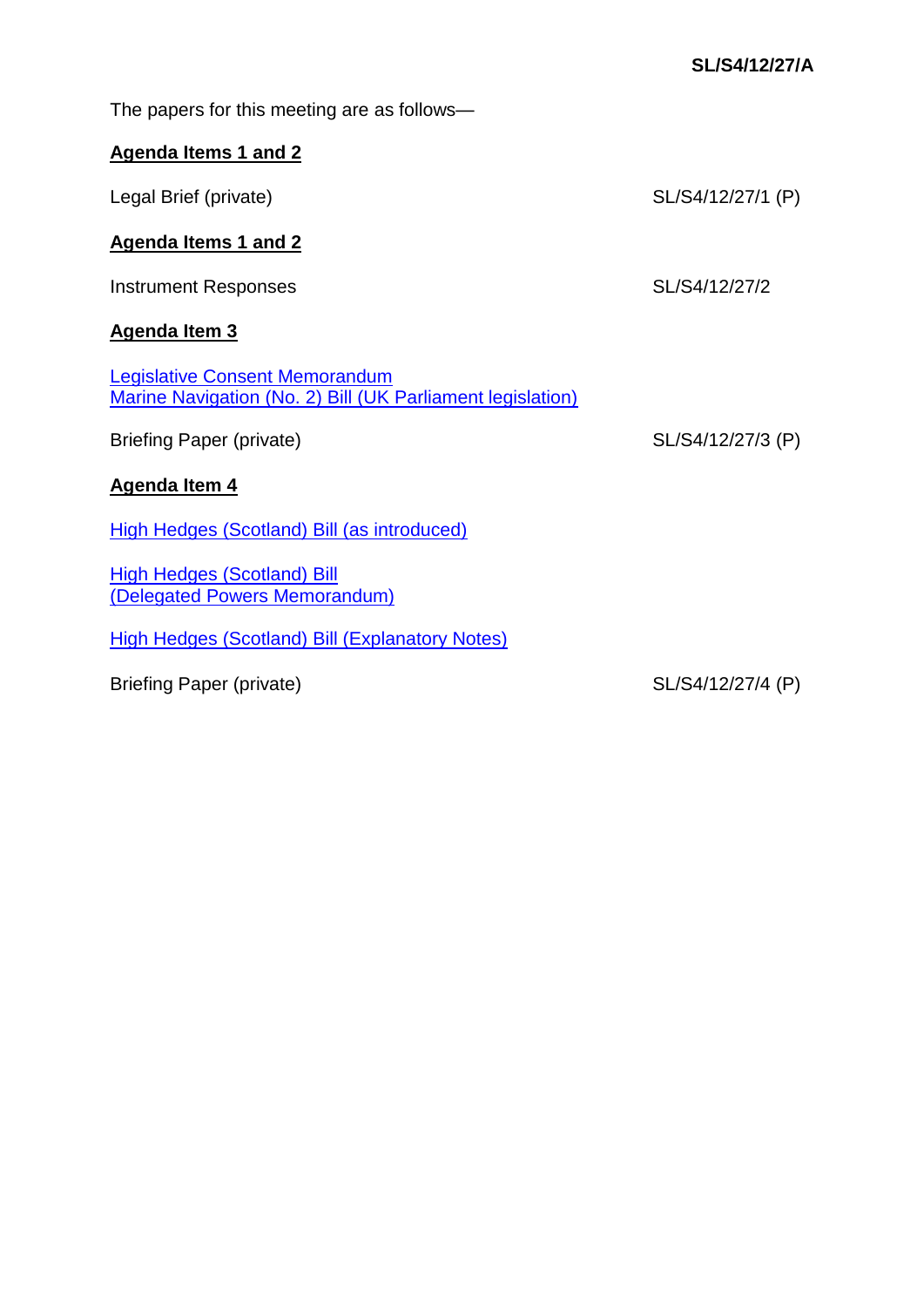## **SUBORDINATE LEGISLATION COMMITTEE**

# **27th Meeting, 2012 (Session 4)**

## **Tuesday 27 November 2012**

## **Instrument Responses**

## **INSTRUMENTS SUBJECT TO AFFIRMATIVE PROCEDURE**

## **Pollution Prevention and Control (Scotland) Regulations 2012 [draft]**

### **On 16 November 2012, the Scottish Government was asked:**

Regulation 67 sets out a list of offences under this instrument. It then details the penalties which are applicable, with penalty levels differing depending on the offence concerned, as set out in paragraphs (2) and (3). Liability in respect of an offence committed under regulation 67(1)(j) is however uncertain, given the inclusion of a reference to that sub-paragraph both at paragraph (2) and at paragraph (3).

Given the importance of clarity when specifying penalties to which persons guilty of an offence are liable, can you confirm the intended penalty in this case and whether an appropriate correction will be made?

### **The Scottish Government responded as follows:**

The Scottish Government can confirm that the intended penalty for an offence committed under regulation 67(1)(j) is that specified in regulation 67(2). It agrees that it is important that this is clarified in these Regulations, and thanks the Parliament for identifying this issue. It has therefore withdrawn the draft laid on 9 November 2012, and laid a new draft on 20 November 2012 that corrects both regulation 67 and other minor errors.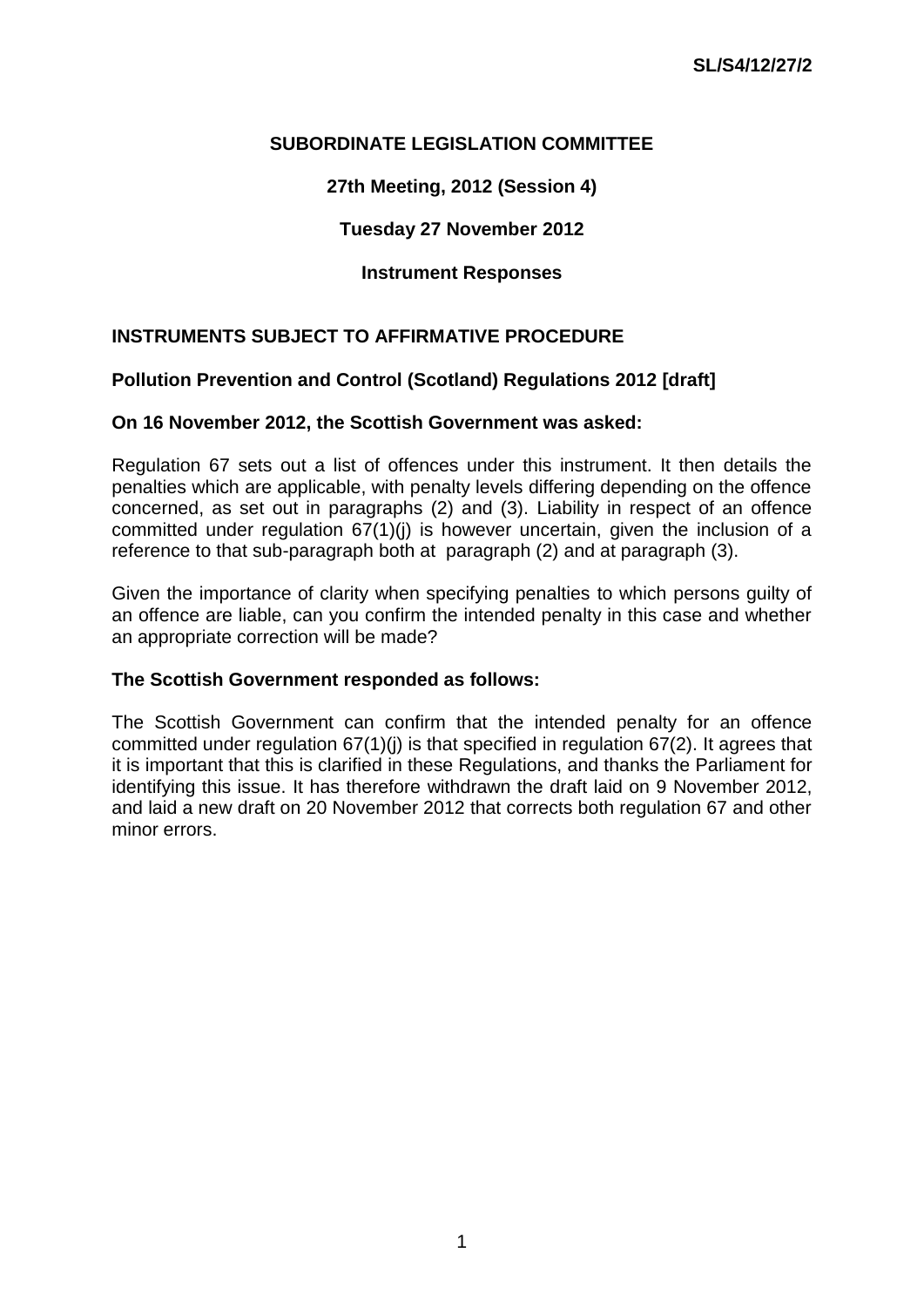## **INSTRUMENTS SUBJECT TO NEGATIVE PROCEDURE**

### **Council Tax Reduction (Scotland) Regulations 2012 (SSI 2012/303)**

#### **On 16 November 2012, the Scottish Government was asked:**

(1) The objective of this instrument as stated in the Policy Note is for entitlement to support for council tax (for persons of working age) to reflect so far as possible the present entitlement to council tax benefit ("CTB"). This is implemented by "establishing a scheme of reductions to council tax … [to] ensure that recipients of council tax benefit will…receive the same level of support, provided that their circumstances remain the same, by way of a reduction in liability for council tax". This shall replicate as far as possible, from and after 1 April 2013, the existing entitlement to council tax support (which entitlement has been prescribed by the Council Tax Benefit Regulations 2006), following the abolition of CTB in terms of section 33 of the Welfare Reform Act 2012. The scheme of reductions will be funded by the Scottish Government, with a contribution from local government funds (Paragraphs 3, 4, 7 and 11 of the Policy Note.)

Section 54(2) of the Scotland Act provides that it is outside competence to make any provision by subordinate legislation which would relate to reserved matters, by reference to the purpose of the provision. Section F1, Part II of Schedule 5 reserves schemes supported from central or local funds which "provide assistance for social security purposes to or in respect of individuals" by way of "benefits". The administration and funding of CTB is expressly reserved. "Benefits" expressly includes any form of financial assistance. "Providing assistance for social security purposes" expressly includes (among other things) providing assistance to or in respect of individuals who qualify for any of the reasons set out in paragraphs (a) to (c) of the interpretation provision in Section F1. Those matters include in relation to liabilities for local taxes (which include council tax), and other matters which are similarly relevant for entitlement to CTB in terms of the 2006 Regulations and entitlement to reduction of tax liability in terms of these Regulations.

Please fully explain therefore why, by reference to the purpose of the provisions, the Regulations do not relate to any of the reserved matters described in Section F1?

(2) In regulation 2(1), "academic year" is defined for the purpose of the Regulations. It means "the period of 12 months beginning on 1 January, 1 April, 1 July or 1 September according to whether the course in question begins in the winter, the spring, the summer or the autumn respectively…." The start and end dates of the seasons are not further defined in either these Regulations, the Local Government Finance Act 1992 ("the 1992 Act"), or the Interpretation Act 1978.

As the start and end date of the seasons can be considered variable (for instance the start of summer might be taken as 1 June or on the solstice on 21 June), and those start dates may not coincide with the dates stated in regulation 2(1), how are persons to determine which start and end dates apply for the purposes of this definition? Would it have been clearer if, for example, the definition of "summer" had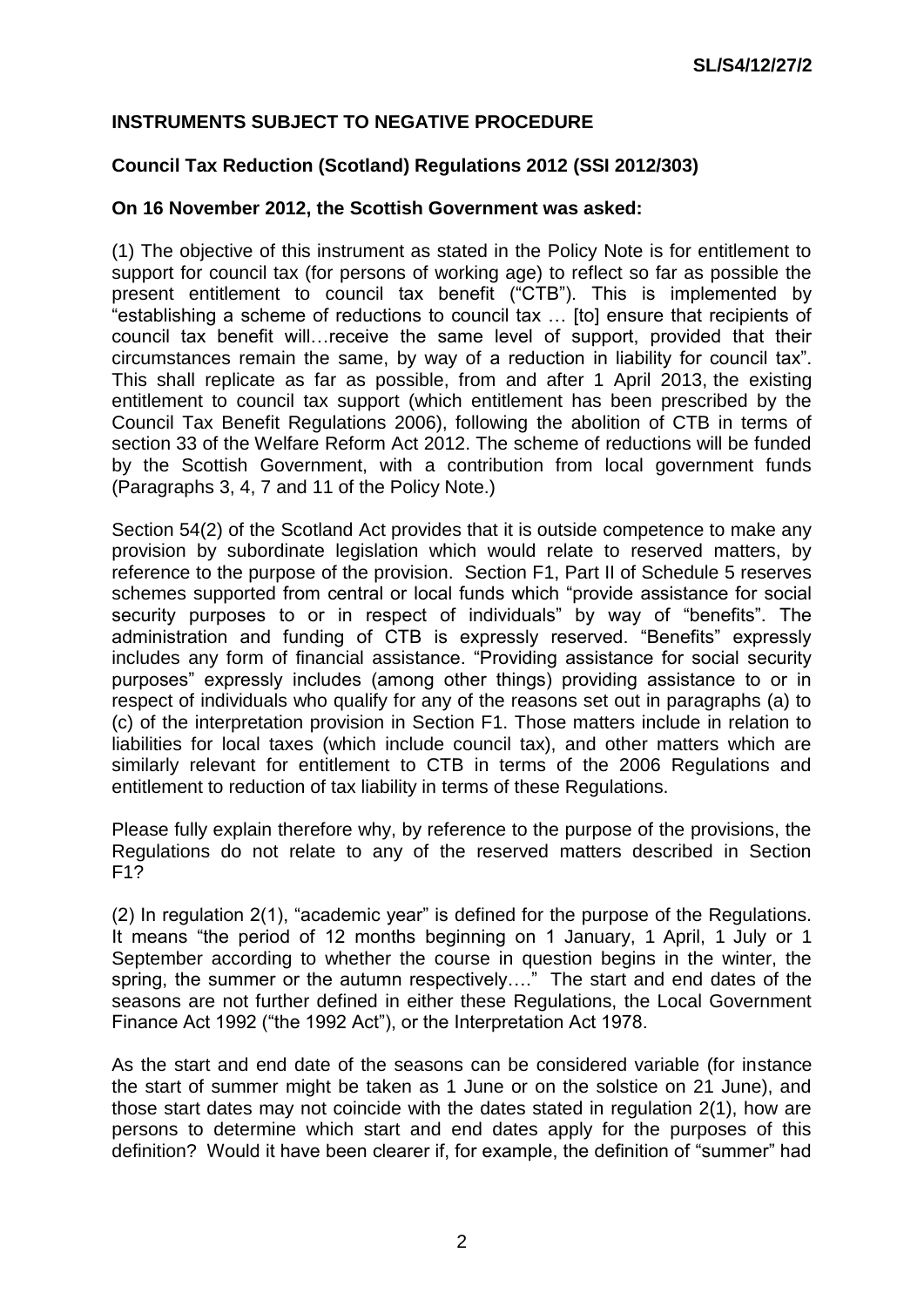been specified as the period of 3 months starting with 1 June (assuming that is to be taken as the start date)?

(3) In the definition of "additional statutory paternity pay" in regulation 2(1), is the reference to section 171ZEA(a) an error and should refer to section 171ZEA(1)? If you agree, would you propose to correct this timeously by an amendment?

(4) Regulation 4(3) extends the definition of "young person" for the purposes of the Regulations to include "a child or young person in respect of whom section 145A of the 1992 Act applies for the purposes of entitlement to child benefit but only for the period prescribed under subsection (1) of that section". (Specific provision is made for such a child or young person, in connection with disabled child premium, in schedule 1, para 13).

That section 145A(1) provides for the entitlement of persons to child benefit in respect of a child or young person for a prescribed period following the week in which the death of the child or young person occurs. However the remainder of the Regulations in various places refer to a "young person" for the purpose of the council tax reduction rules, in connection with the entitlement of another person to a reduction, in terms which require the young person to be doing specified acts or activities on the day/s for which the tax reduction is to be (ultimately) assessed.

For example, regulation 18(3)(b)(ii) and (5) prescribe certain rules to disregard a person's temporary absence from Great Britain for up to 6 months, where the person accompanies a "young person" for the latter's treatment. In regulation 10(1) a person is to be treated as responsible for a "young person" who normally lives with that person.

Please therefore-

(a) explain the intended purpose and effect of the extension of the definition of "young person" in regulation 4(3), and

(b) how it is capable of having effect, in relation to those provisions in the Regulations which refer to an act or activity requiring to be done by a "young person", as part of the rules for entitlement to council tax reduction ? Could this be clearer?

(5) Paragraph (3)(j) of regulation 20 sets out in subparagraphs (i) to (v) certain categories of student to which paragraph (2) does not apply (so that those categories are not excluded from a possible council tax reduction in respect of a day and a dwelling of which the student is resident). Paragraph (3)(j)(iv) requires a student to be one in respect of whom a grant for living or other costs has been made under regulation 38 of the Education (Student Support) Regulations 2011, regulation 25 of the Assembly Learning Grants and Loans (Higher Education) (Wales) (No. 2) Regulations 2011 "**and"** regulation 5 of the Education (Student Support) (No 2) Regulations (N.I) 2009. This contrasts with the provisions in subparagraphs (iii) and (v) which both refer to types of payment to, or supplementary requirement for, a student as alternatives, for the sub--paragraph to be applicable- using **"or".**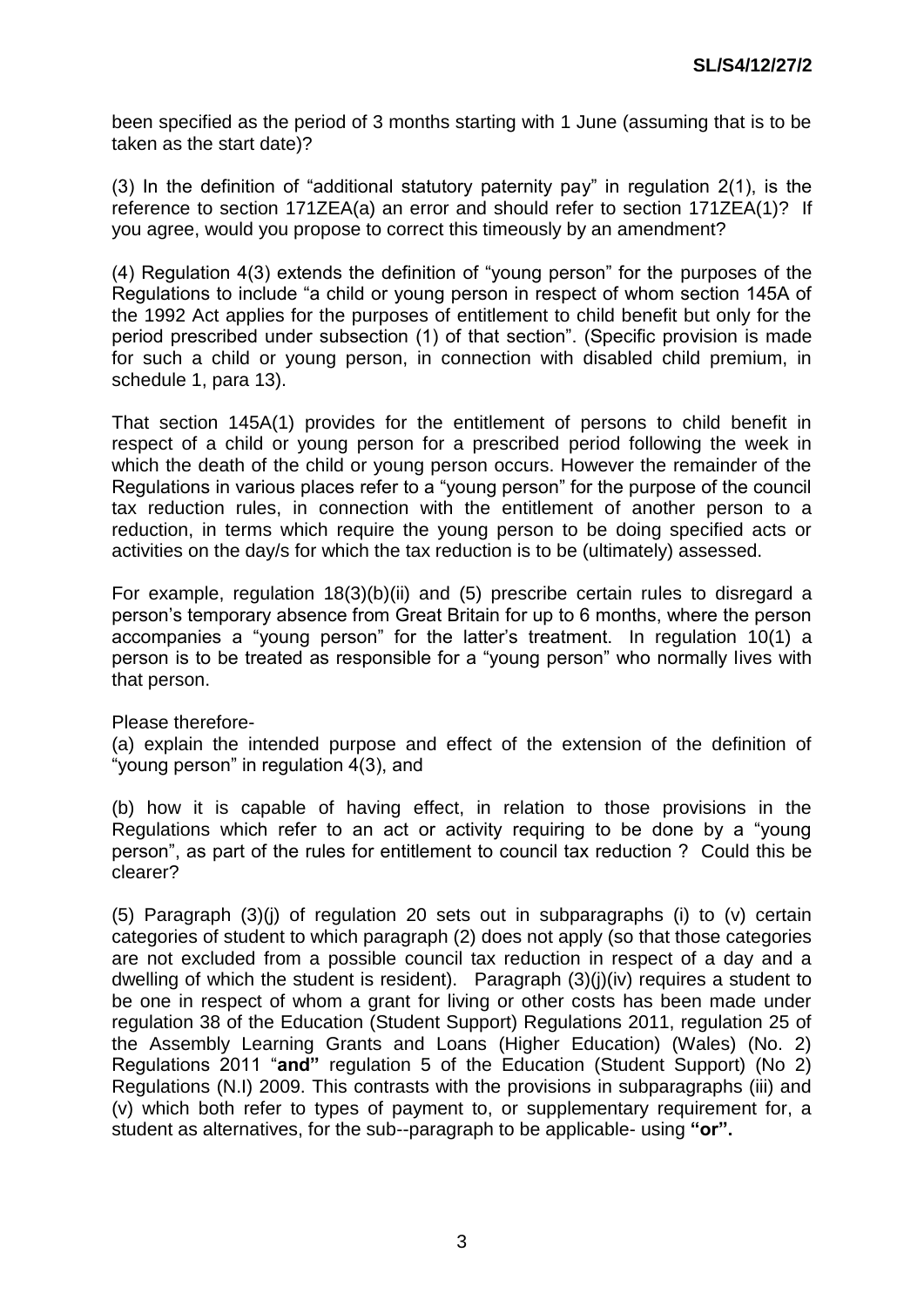(a) Is it intended that only one of the grant payments requires to be made under one of the regulations specified in subparagraph (iv), for that subparagraph to be applicable to a student?

(b) If so should that intention be given effect in subparagraph (iv), by timeously correcting this, by amending "and" to "or"?

(6) Regulation 39(7) to (10), which have rules assessing where payments to students are taken into account in the calculation of income, refer in various places to a "relevant course of study". "Relevant payments" are defined by regulation 39(10) but "relevant course of study" does not appear to be defined in the Regulations?

What meaning is to be given to this term and does it require further definition? Is it intended to refer to any course of study undertaken by the student, or to define particular courses in some way for the purposes of regulation 39?

(7) (i) In regulation 41(4)(c), is the reference to "regulation 17A(7) of *those Regulations"* an error, because it appears from the footnote (b) that it is intended to refer to the "Jobseeker's Allowance Regulations", but the title of the Regulations previously stated is the Employment and Support Allowance Regulations in regulation 39(4)? If you agree would you propose to correct this timeously by an amendment?

(ii) Could the opportunity also be taken to correct the further reference to regulation 17A(7) of "those Regulations" in regulation 48(4)(b), because to identify that this refers to the Jobseeker's Allowance Regulations, it is necessary to identify the reference to those Regulations in regulation 41(7) in the previous chapter?

(8) In regulation 64(3), which word is omitted in "that applicant or a member of the applicant's is liable", and what is the effect of the omission? Would you propose to correct this by amendment?

(9) In Schedule 7, paras 1(2), 2 and 4, consequential amendments are made to the Council Tax (Administration and Enforcement) (S) Regulations 1992, the Council Tax (Reductions for Disabilities) (S) Regulations 1992, and the Council Tax (Reduction of Liability) (S) Regulations 1994, which refer to the Council Tax Reduction (State Pension Credit) (Scotland) Regulations 2012.

Please explain the basis on which that consequential provision is considered to be properly made, given that the State Pension Credit Regulations have not yet been made as at the date of making this instrument, and it appears that those provisions in Schedule 7 are consequential on those Regulations rather than these Regulations?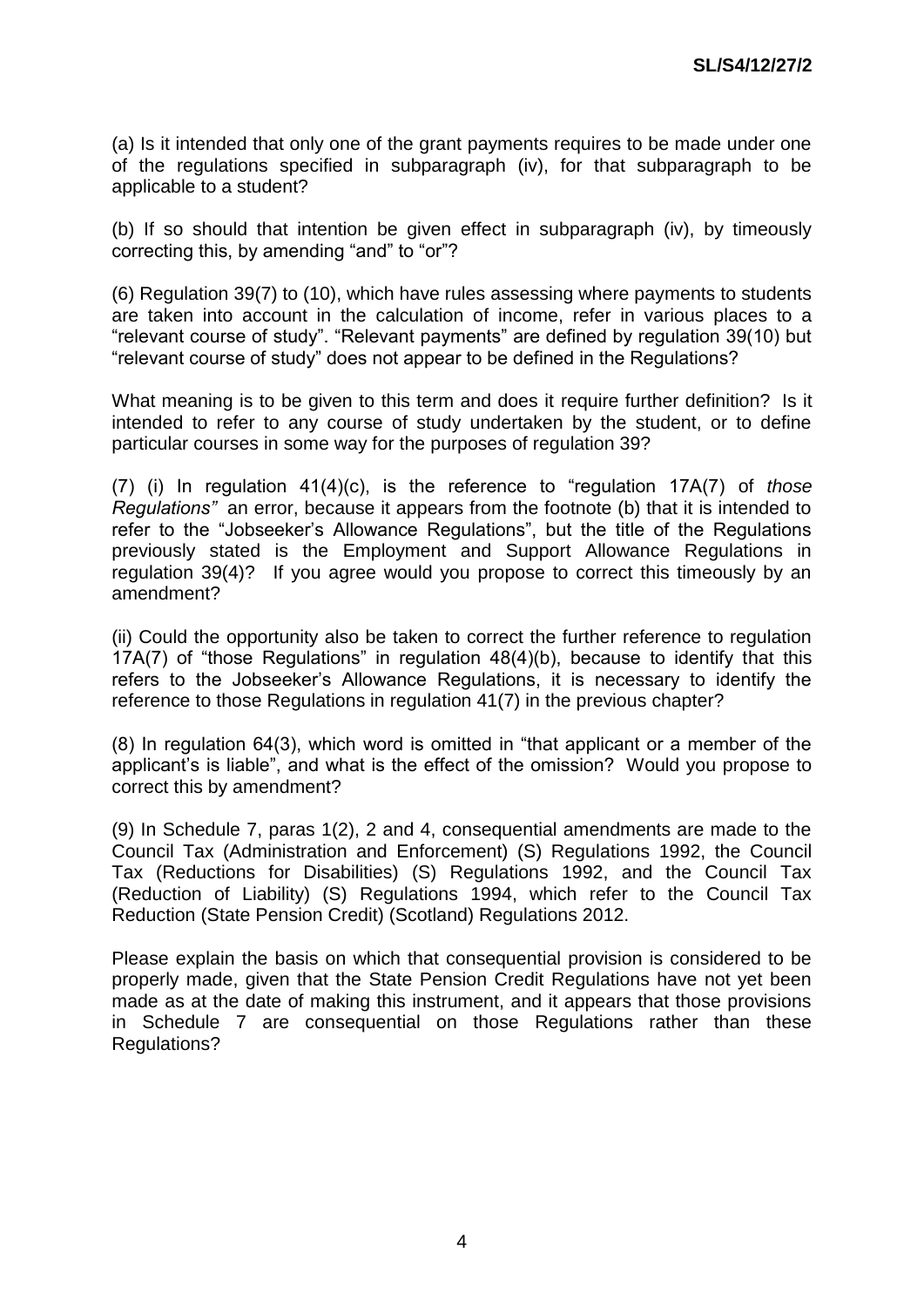#### **The Scottish Government responded as follows:**

(1) The reservation at Section F1 of Part 2 of Schedule 5 to the Scotland Act 1998 ("the 1998 Act") relates to schemes supported from central or local funds which provide assistance for social security purposes to or in respect of individuals by way of benefits. At present the administration and funding of council tax benefit is stated as an illustration of that reservation, but the reference to council tax benefit in Section F1 is to be omitted by Schedule 14 of the Welfare Reform Act 2012, which will be commenced by the UK Government in consequence of the abolition of that benefit next year.

Once that revocation is made, the extent of reserved competence with regard to local taxes will be as stated in the interpretation provision of Section F1, i.e. providing assistance for social security purposes to or in respect of individuals in relation to their liabilities for local taxes. However, council tax is specifically excluded from the reservation of fiscal, economic and monetary policy at Section A1 of Part 2 of Schedule 5 to the 1998 Act, and in those circumstances any scheme that provides for reduction of council tax liability (as opposed to assisting a person to meet such liability) is not reserved. Under section 80 of the Local Government Finance Act 1992 ("the Act"), as adjusted by section 53 of the Scotland Act 1998, the Scottish Ministers may make regulations which provide that a person is liable to pay less council tax than the amount for which he or she would otherwise be liable.

Section 80 gives Scottish Ministers the power to prescribe conditions under which an individual's liability for council tax may be reduced. The conditions may be prescribed by reference to such factors as the Scottish Ministers think fit and may be prescribed by reference to a number of factors, including the circumstances of, or other matters relating to, the person concerned. This allows Scottish Ministers to make provision which takes into account detailed information about an individual's financial situation in order to determine entitlement to a reduced council tax liability. The Regulations make provision for a reduction for individuals with low income and some factors indirectly related to needs arising out of disability or other needs if, as a result of that disability or need, an individual is on a low income. The reduction in liability under the Regulations supplements existing provision made under the Act for a reduction in liability by reason of disability.

The purpose of the Regulations is as described above and is not to provide assistance for social security purposes or by way of benefits.

As regards funding, the Scottish Government will not directly meet the costs of the reductions in council tax liability that these Regulations introduce. Rather, and to support local authorities' ability to deliver public services, the Scottish Government will increase the revenue support grant paid to each local authority under section 108 of the Act. That grant is presently calculated and adjusted to reflect the demographics and service delivery needs of each local authority. This practice will continue, with additional funding allocated by a pre-determined formula not directly linked to the shortfall in council tax revenue each authority will experience as a consequence of applying the Regulations.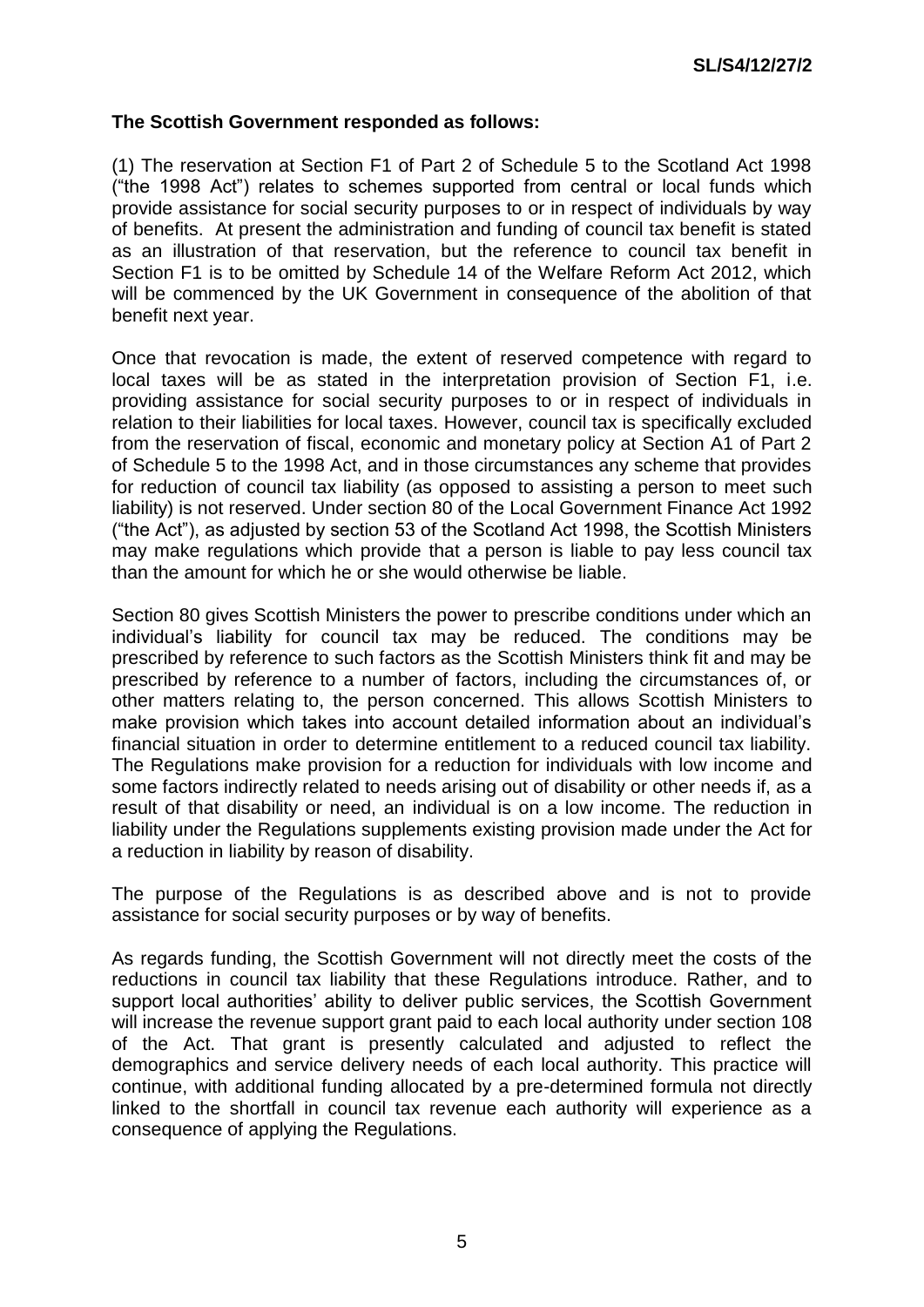(2) The definition of "academic year" has been used in council tax benefit regulations since 2001 and the Scottish Government is not aware of any problems in its practical application.

(3) In the definition of "additional statutory paternity pay" in regulation 2(1), "(a)" after the reference to section 171ZEA is the result of an oversight. It was originally a reference to a footnote and when the footnote was moved removal of the reference to it was overlooked. Given that section 171ZEA deals only with additional statutory paternity pay the Scottish Government believes that the meaning of "additional statutory paternity pay" is clear. The otiose reference will be removed at the next opportunity so that the reference is to section 171ZEA, which is consistent with the reference to section 171ZEB.

(4) On further consideration the Scottish Government is of the view that regulation 4(3) is unnecessary. Regulations 10(2)(a) and (b) and 18(3)(b)(ii) refer to young persons who are living with or accompanied by another person, in which case section 145A of the Social Security Contributions and Benefits Act 1992 is not relevant to those provisions. Paragraphs 12(2) and 13(c) of Schedule 1 refer only child benefit payable under section 145A and they are specific in that regard. In those circumstances regulation 4(3) is otiose. The Scottish Government proposes to lay an amending instrument in the first quarter of next year. Although regulation 4(3) has no adverse effect on the operation of the Regulations the Government will take that opportunity to remove it.

(5) In regulation 20(3)(j) (iv) "and" in the third line should be "or". This error will be corrected in the amending instrument referred to above.

(6) In regulation 39(7) to (10) the "relevant course of study" is the course of study in relation to which the relevant payment would have been payable. The Scottish Government is of the view that this is clear from the provisions themselves.

(7) Regulations 41(4)(c) and 48(4)(b) should refer to the Jobseeker's Allowance Regulations. These omissions will be corrected in the amending instrument referred to above.

(8) Regulation 64(3) should refer to any council tax or water charges for which that applicant or a member of the applicant's "family" is liable. The Scottish Government is of the view that that is clear from regulation 64(3) as a whole but will take the next opportunity to correct the omission.

(9) The Council Tax Reduction (State Pension Credit) (Scotland) Regulations 2012 will be laid before the Scottish Parliament on 23 November 2012 and will come into force on 28 January 2013, the same date that the Council Tax Reduction (Scotland) Regulations 2012 come into force. The Scottish Government considers that as the consequential amendments for each set of Regulations amend the same instruments it is appropriate to have one set of consequential amendments.